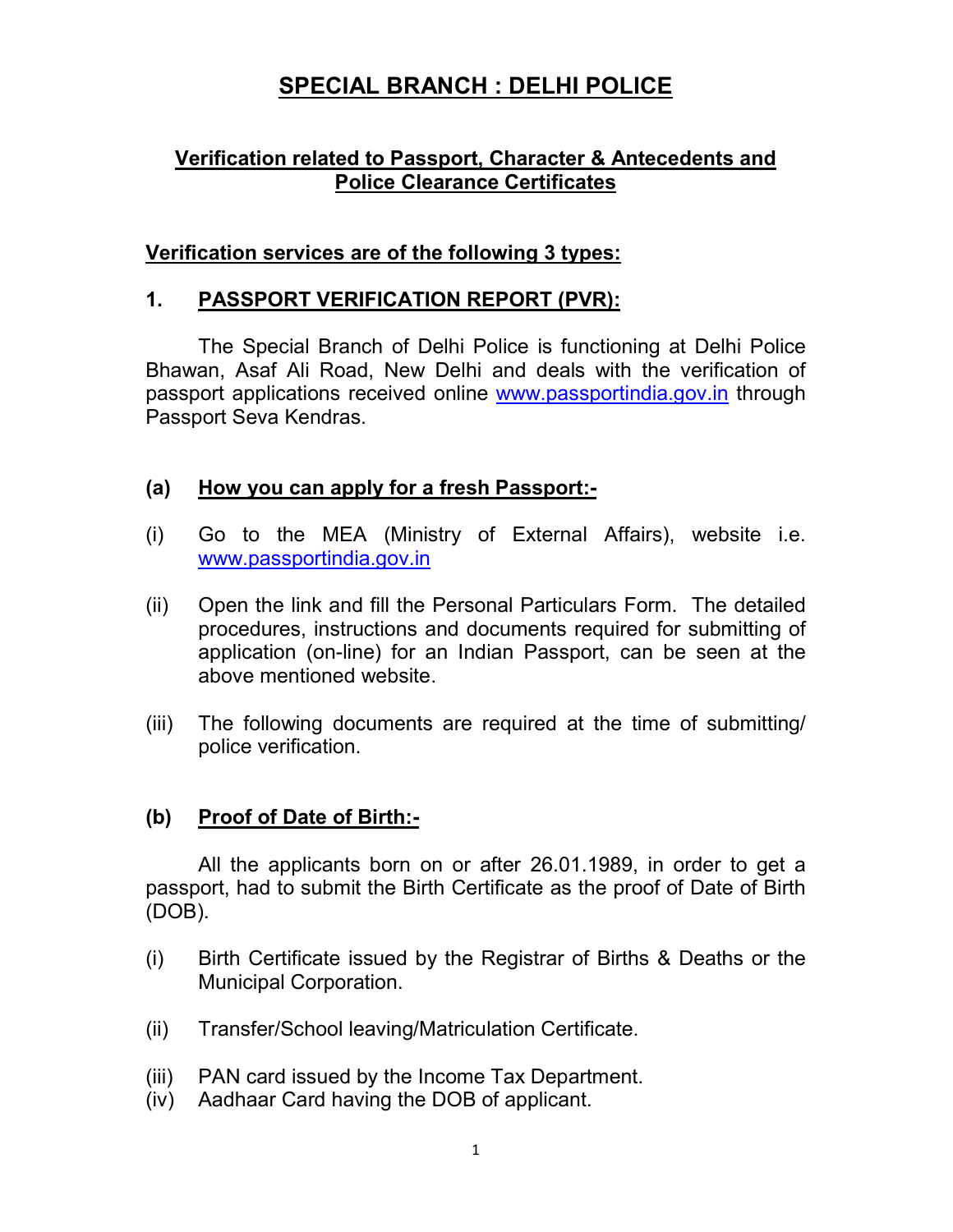- (v) Driving License issued by the Transport Department.
- (vi) Election Photo Identity Card (EPIC)

## **(c) Stay/Residence Proof/ Nationality:-**

One of the following documents is required:-

- (i) Telephone/Electricity/Water Bills.
- (ii) Aadhaar Card.
- (iii) Elector's Photo Identity Card (EPIC).
- (iv) Statement of Bank Accounts.
- (v) Income Tax Assessment Order.
- (vi) Spouse's Passport Copy, Parent's Passport Copy in case of minors.
- (vii) SC/ST/OBC Certificates.
- (viii) Freedom Fighter Identity Cards.
- (ix) Arms Licenses.
- (x) Property Documents such as Pattas, Registered Deeds etc.
- (xi) Pension Documents.
- (xii) Marriage certificate or combined affidavit (husband/wife) duly attested by Notary (in case of change of surname of female passport applicant after marriage).

### **(d) Other Notable Points:-**

- (i) The online passport application requires only one name of father or mother or legal guardian.
- (ii) All the annexure would be in the form of a self declaration on a plain paper.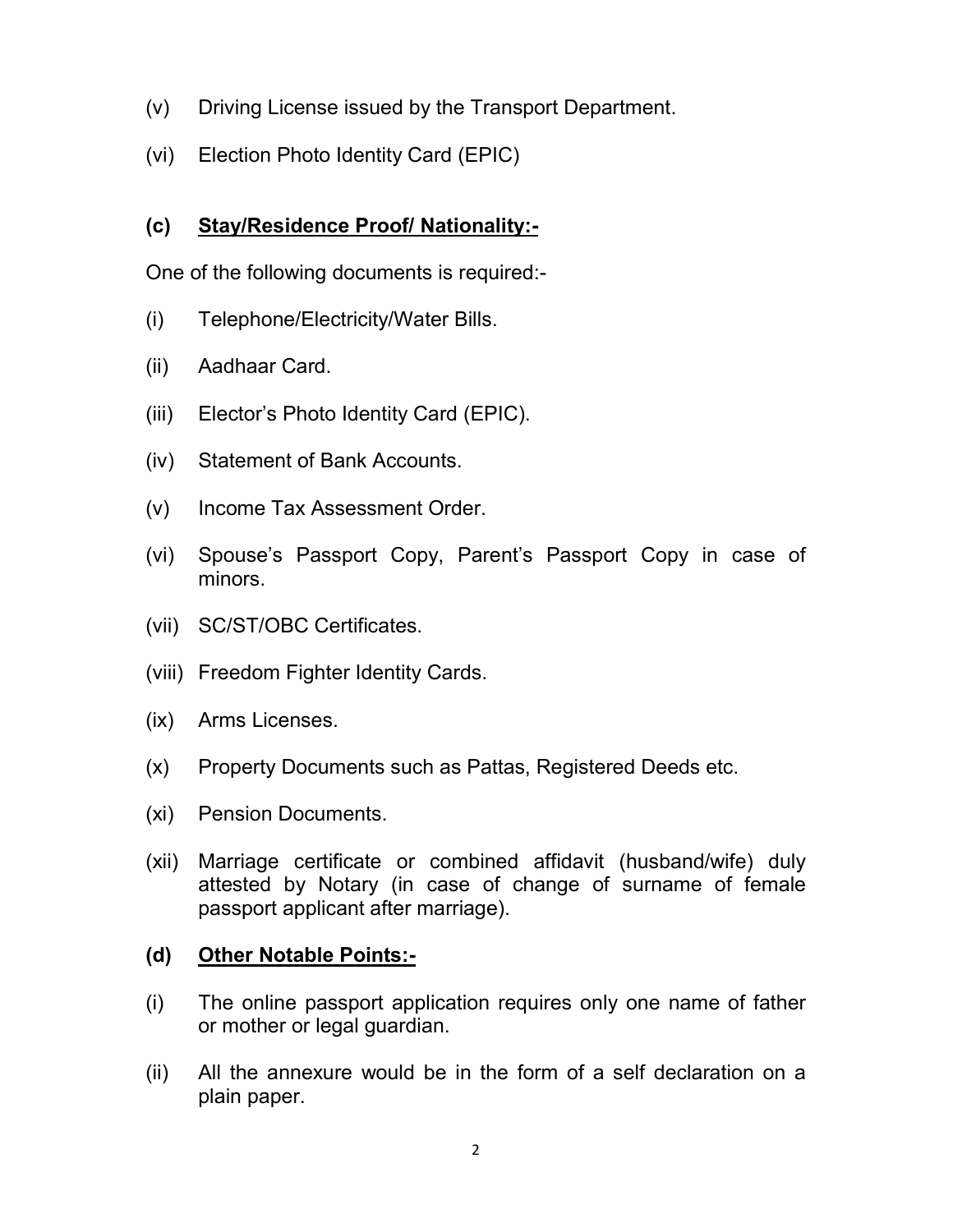- (iii) Married applicants would not be required to provide **Annexure- "K"** or any marriage certificate. The said Annexure is available on the official website of MEA i.e. www.passportindia.gov.in.
- (iv) The passport application form does not require the applicant to provide the name of her/his spouse in case of separated or divorced persons.
- (v) Orphaned children may now submit a declaration given by the Head of the Orphanage/Child Care Home.
- (vi) In case of children not born out of wedlock, need to submit only **Annexure-"G".** The said Annexure is available on the official website of MEA i.e. www.passportindia.gov.in.
- (vii) In case of adopted children, the applicant may give a declaration on a plain paper confirming the adoption.
- (viii) Government Servants can submit a self-declaration in **Annexure- "N"** that he/she has given prior intimation letter to his/her employer. The said Annexure is available on the official website of MEA i.e. www.passportindia.gov.in.
- (ix) Sadhus/Sanyasis can apply for a passport with the name of their spiritual Guru as guardian.
- **(e)** After applying the form, you will get the date of appointment at any of the following PSK's:-
- (i) Aggarwal Tower, Plot No.2, District Centre, Shalimar Place, Outer Ring Road (North-West), Delhi.
- (ii) Herald House, Bahadur Shah Zafar Marg, New Delhi.
- (iii) Hudco Trikoot-III, Bhikaji Cama Place, R.K. Puram, New Delhi.
- **(f)** On the date of appointment visit the PSK with all your original documents.
- **(g)** After completion of all biometric formalities, your file will be submitted and you will get a receipt.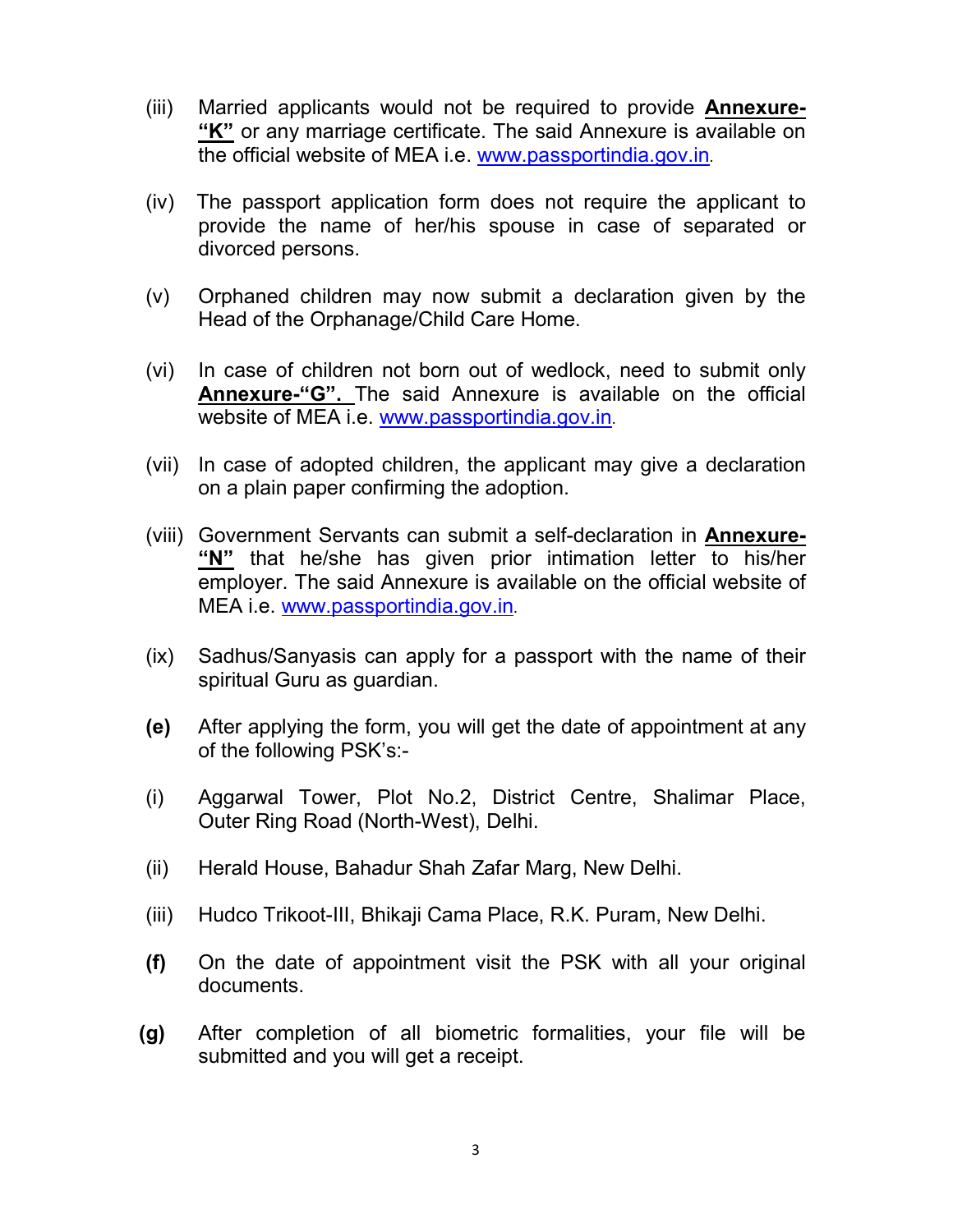- **(h)** You will get a message from Passport Office that your file has been submitted and has been sent for police verification to the concerned district.
- **(i)** Police Verification will be conducted by Delhi Police (Special Branch) within 21 days of initiation of PP form.
- **(j)** After police enquiry is completed, the Police Verification Report will be sent to RPO.

## **2. CHARACTER VERIFICATION REPORT (CVR) FOR GOVT./ SEMI GOVT. & PSUS SERVICES AND FOR PSV BADGES):**

 The Special Branch of Delhi Police deals with the verification of character and antecedents of candidates for employment in Government, Semi-Government and Public Sector Undertakings. Character and antecedents verification of employees of private firms is also conducted on the request of Govt./Semi-Govt./Public Sector Undertaking and other Govt. departments.

#### **(a) How to apply for online Character Verification Report (CVR):-**

- (i) Open the Delhi Police website http://www.delhipolice.nic.in and choose CVR Portal.
- (ii) Please read instructions and user manual provided on the website thoroughly before applying for CVR.
- (iii) Click on "Register" button and follow registration process.
- (iv) Once registered go to Login option.
- (v) Now fill all the details of candidates in the application form. For details (**see Annexure-"A"**).
- (vi) Check your details before saving.
- (vii) Once saved and if you want to apply for multiple candidates you can choose "ADD NEW" option else use Submit option.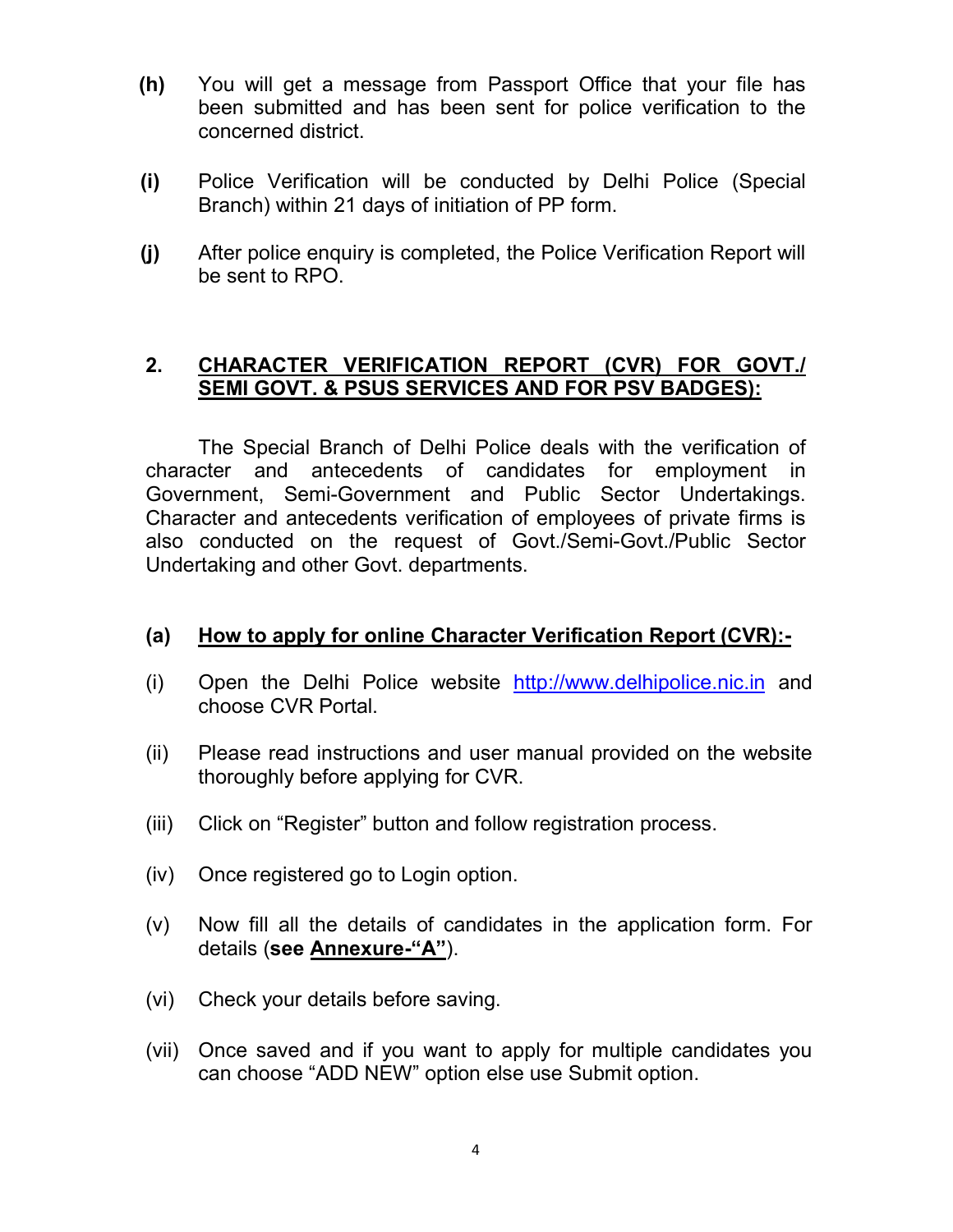- (viii) In case of private firms/directors, you have to click on "PAY NOW" option and make the payment (**see Annexure-"B"**).
- (ix) Payment can be made through payment gateway by using credit/ debit card.
- (x) A payment receipt will be generated after successful payment.
- (xi) The concerned department can print his/her receipt or view his/her status by clicking on **"View status".**
- (xii) On receipt of online request, the Enquiry Officer (E.O.) shall conduct a field verification/enquiry.
- (xiii) The verification work of CVR has been divided into the following zones on the pattern of Police Districts, each under one Inspector (**see Annexure-"C"**).
- (xiv) Presence of the applicant is necessary at the time of field enquiry.
- (xv) The CVR will be issued on the basis of documentary proof/ field enquiry.
- (xvi) After completion of the verification, Inspr./zone will update the report in the computer.
- (xvii) Subsequently a CVR certificate will be issued by the head office.
- (xviii) The time period of CVR is 21 days.
- (xix) The concerned department can download CVR by clicking on download option.

 The Delhi Police website www.delhipolice.nic.in also provides User Manual and FAQs in CVR Portal to help the departments to use this application efficiently and smoothly.

 A Helpline No. 011-23236234 as well as E-mail ID dpcvr-sb-dl@nic.in has been installed/ provided for users seeking any information/ clarifications.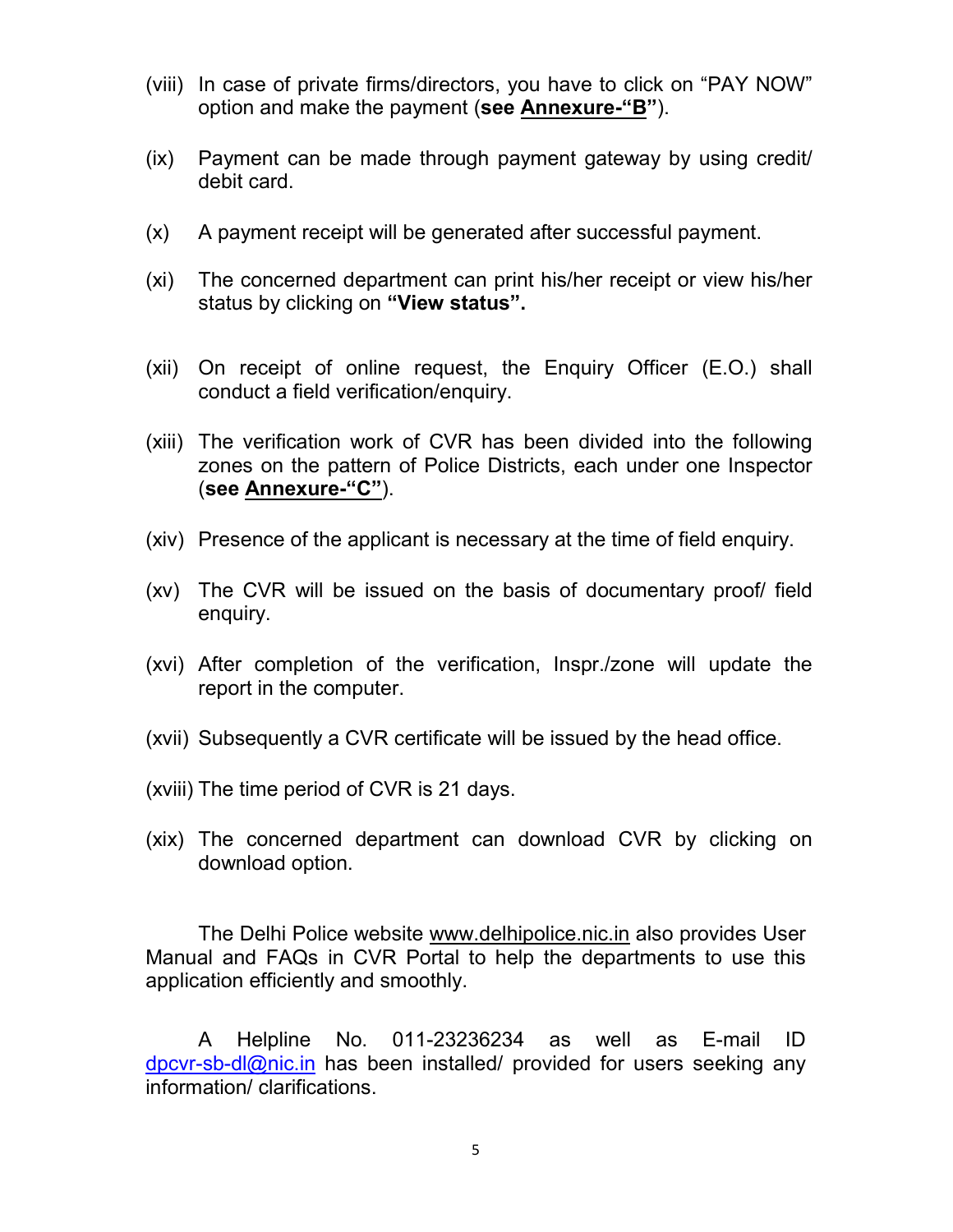## **(3) POLICE CLEARANCE CERTIFICATE (PCC):**

The Police Clearance Certificate Cell (PCC Cell) of Special Branch deals with the issuing of Police Clearance Certificates (PCCs) online to an individual or an organization who needs police clearance for employment (Private Job), emigration/visa purposes and Delhi residents now residing abroad.

### **(a) How to apply for online Police Clearance Certificate (PCC):-**

- (i) Open the Delhi Police website www.delhipolice.nic.in and go to PCC Portal.
- (ii) Do read instructions and user manual thoroughly before applying for PCC.
- (iii) Click on "Register" button and submit his/ her email ID.
- (iv) After submitting the email ID click on **"Send me validation code"** option.
- (v) You will receive 06 digit validation code on your registered email ID and submit.
- (vi) After that a "Registration Form" will appear on the screen. Select user type "**Individual** or **Organization**".
- (vii) Fill all required details for registration and click on **"sign up"** button for completing the registration process.
- (viii) Go to login page for applying for PCC.
- (ix) Application form for Police Clearance Certificate (PCC) by an Individual/ organization will appear.
- (x) Enter the details (**see Annexure-"D"**).
- (xi) After entering the required information check the details and save.
- (xii) After saving click on **"PAY NOW"** button to make payment (**see Annexure-"E" for fees**).
- (xiii) Select his/her payment method (card type) and click on pay now.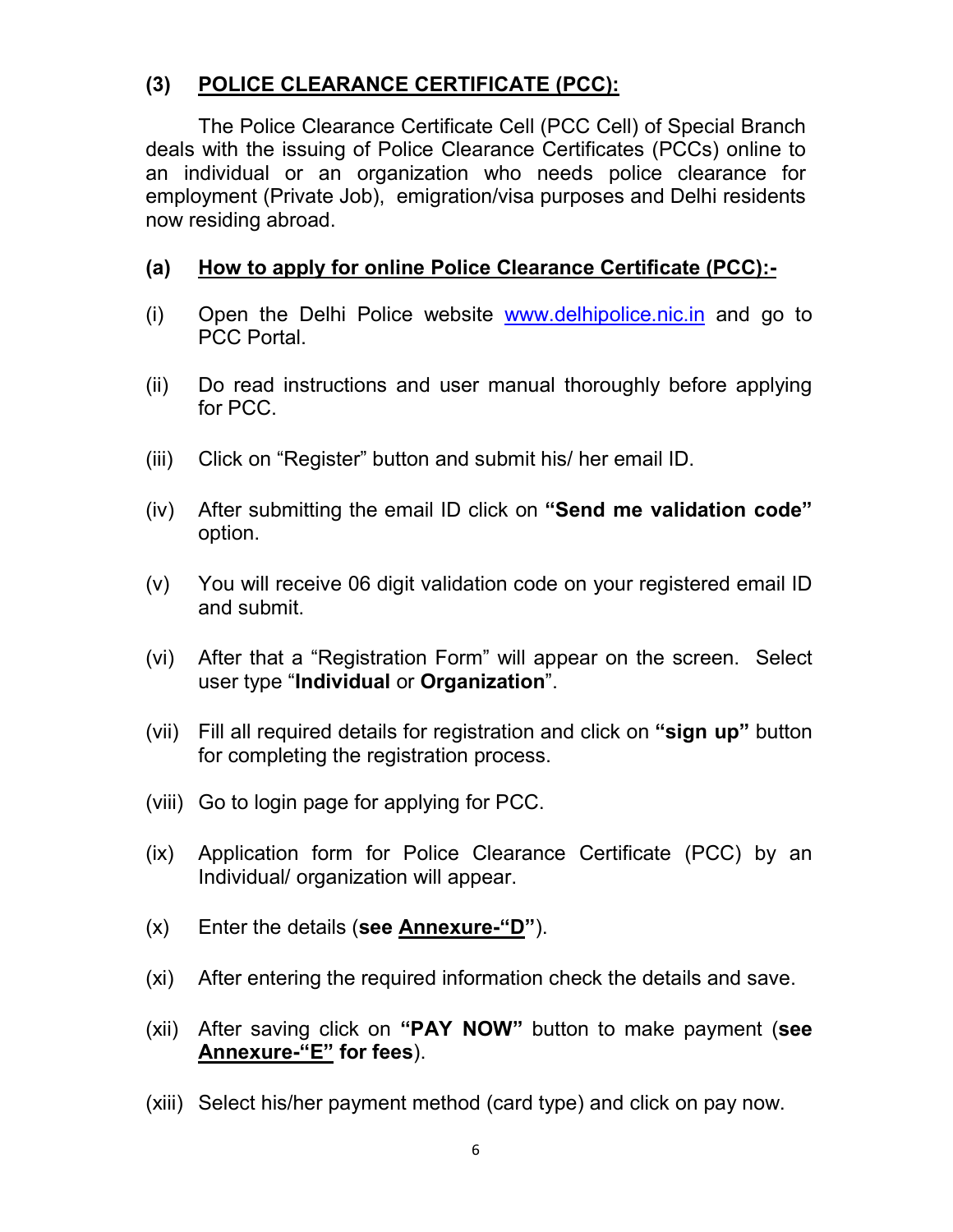- (xiv) Payment can be made by using credit/debit cards.
- (xv) A payment receipt will be generated after successful payment.
- (xvi) You can take a print receipt or view status by clicking on **"View status".**
- (xvii) On receipt of online request, the Enquiry Officer (E.O.) shall conduct a field verification/enquiry.
- (xviii) The verification work of PCC has been divided into the following Zones on the pattern of Police Districts, each under one Inspector (**see Annexure-"C"**).
- (xix) Presence of the applicant is necessary at the time of field enquiry.
- (xx) In case the applicant residing abroad and seeking PCC, the presence of applicant is not compulsory.
- (xxi) The PCC will be issued on the basis of documentary proof/field enquiry.
- (xxii) After updating the report/ enquiry, head office of Special Branch will issue the PCC certificate and send it on your registered email ID.
- (xxiii) The applicant/ organization can download PCC by clicking on download option.
- (xxiv) The PCC shall be issued in 21 working days for employment (private job) and 07 working days for emigration/ visa purposes.

 The Delhi Police website www.delhipolice.nic.in also provides User Manual and FAQs in PCC Portal to help the applicants/ aspirants to use this application efficiently and smoothly.

 A Helpline No. 011-23236040 as well as E-mail ID dppcc.sb@delhipolice.gov.in has been installed/provided for users seeking any information/ clarifications.

 The Passport applications (PVR) as well as Character & Antecedents (CVR) and Police Clearance Certificates (PCC) are verified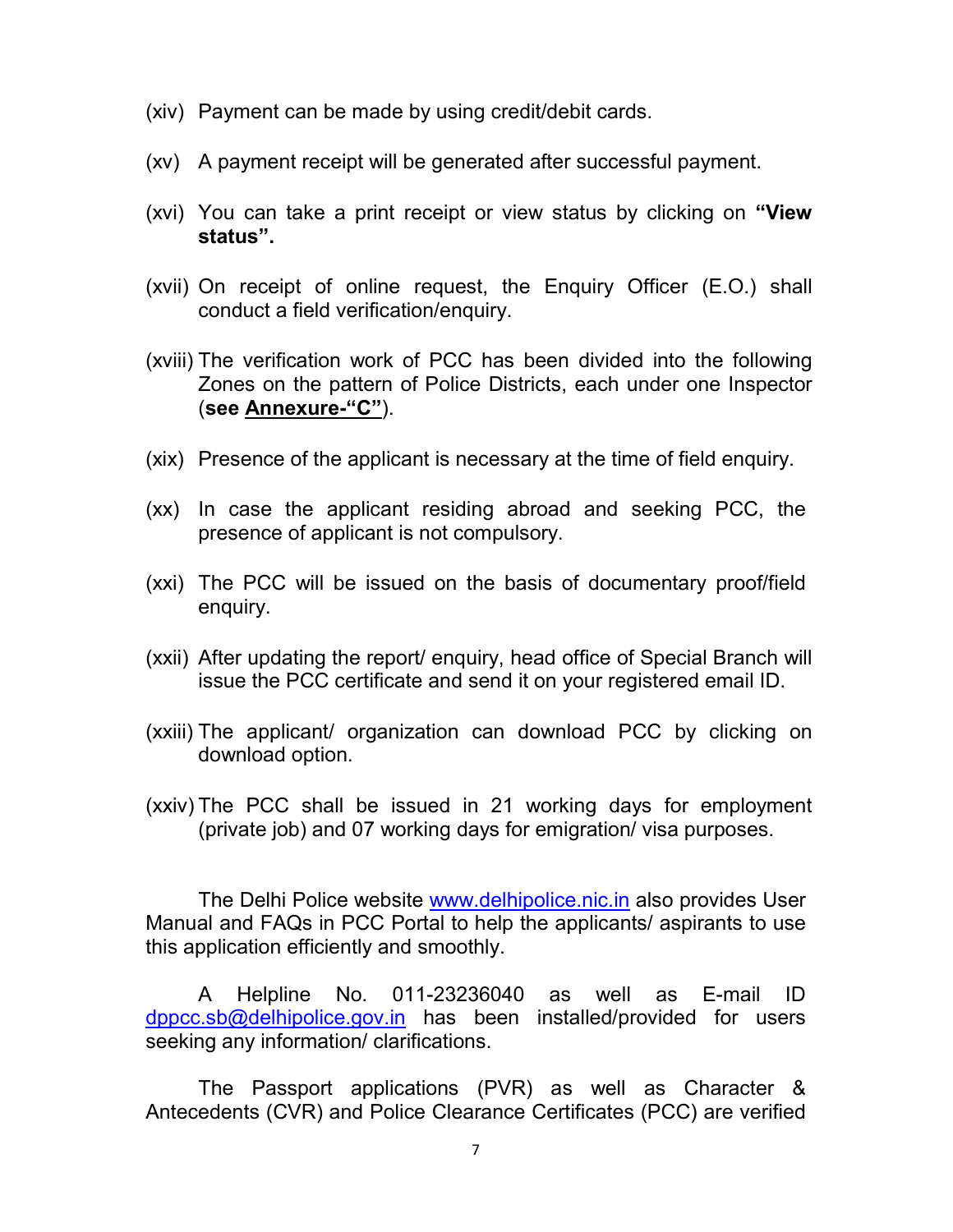Zone-wise (name of 15 Zones given below). These Zones are coterminus with the jurisdiction of districts of Delhi Police:-

| SI.No.         | <b>Name of Zones</b>    | <b>Located at</b>                                                                   |
|----------------|-------------------------|-------------------------------------------------------------------------------------|
| 1 <sub>1</sub> | New Delhi Zone          | P.S. Parliament Street, New Delhi                                                   |
| 2.             | East Zone               | 1 <sup>st</sup> Floor, P.S. Shakarpur, Delhi                                        |
| 3.             | North-East Zone         | P.S. Seelam Pur, Delhi                                                              |
| 4.             | North Zone              | P.S. Timar Pur, Delhi                                                               |
| 5.             | North-West Zone         | P.S. Model Town, Delhi.                                                             |
| 6.             | <b>Outer Zone</b>       | Pitampura Police Lines, Delhi                                                       |
| 7 <sub>1</sub> | <b>Outer-North Zone</b> | P.S. Aman Vihar, Sector-22, Rohini, Delhi                                           |
| 8.             | <b>Central Zone</b>     | P.S. Paharganj, New Delhi                                                           |
| 9.             | <b>West Zone</b>        | P.S. Tilak Nagar, Delhi                                                             |
| 10.            | South Zone              | 1 <sup>st</sup> Floor, Saket Complex, Behind Anupam<br>PVR Cinema, Saket, New Delhi |
| 11.            | South-East Zone         | Police Post Nehru Place, Kalkaji, New Delhi                                         |
| 12.            | South-West Zone         | P.S. Maya Puri, Delhi                                                               |
| 13.            | Rohini Zone             | P.S. Aman Vihar, Sector-22, Rohini, Delhi                                           |
| 14.            | Shahdara Zone           | P.S. Seema Puri, Delhi                                                              |
| 15.            | Dwarka Zone             | P.S. Maya Puri, Delhi.                                                              |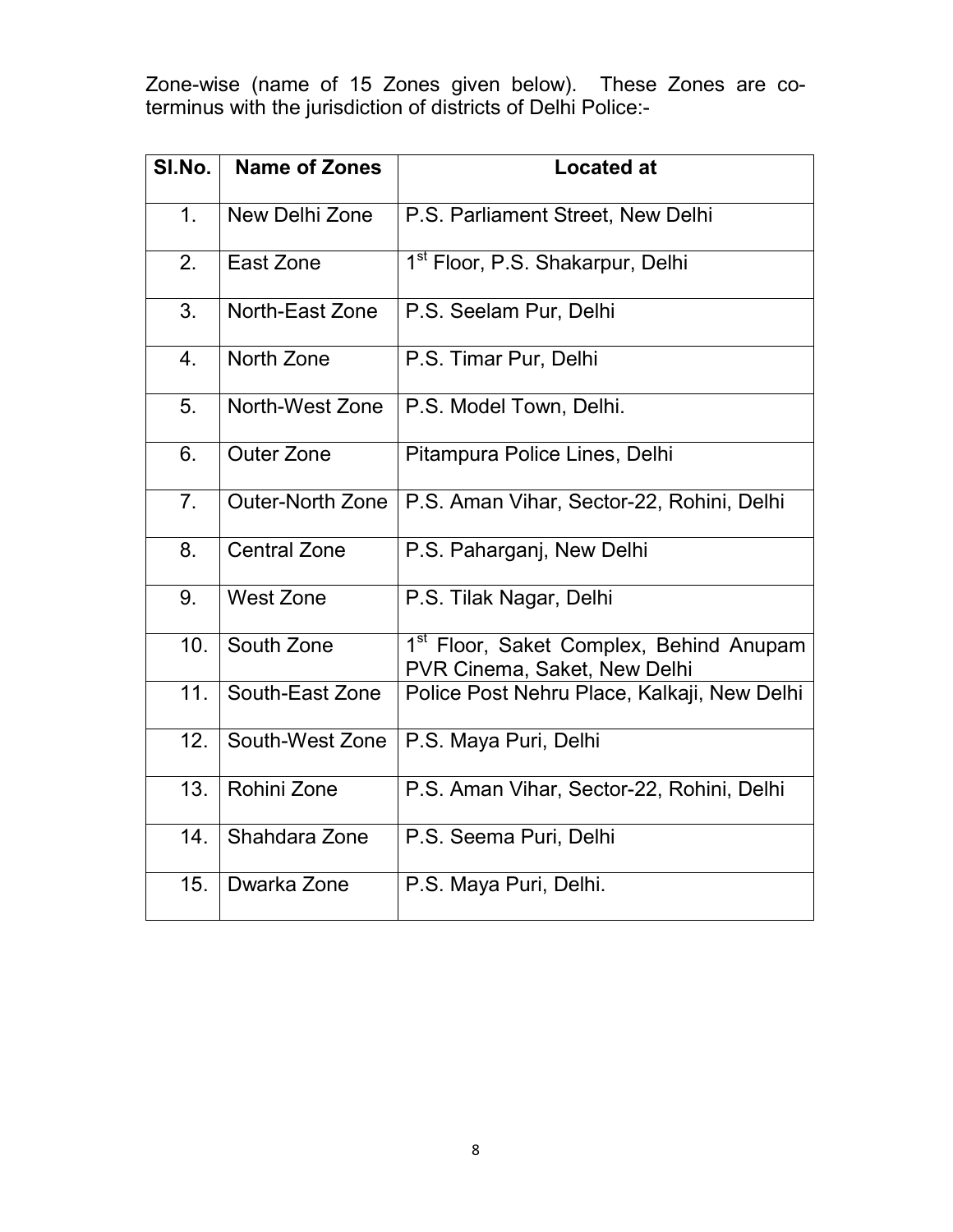# **The details of the Zonal ACsP/Inspectors & their official telephone numbers are as under:-**

| SI.            | Name of Zone        | <b>Rank of Zonal</b>                 | <b>Mobile No.</b> | <b>Office</b> |
|----------------|---------------------|--------------------------------------|-------------------|---------------|
| No.            |                     | <b>Supervisory Officer</b>           |                   | (Landline)    |
| $\mathbf{1}$ . | South Zone          | <b>Asstt. Commissioner of Police</b> | 8750066133        | 011-26148883  |
|                |                     | Inspector                            | 8750066123        |               |
| 2.             | South-East Zone     | <b>Asstt. Commissioner of Police</b> | 8750871133        | 011-26210100  |
|                |                     | Inspector                            | 8750066126        | 011-26283239  |
| 3.             | South-West          | <b>Asstt. Commissioner of Police</b> | 8750066618        | 011-28115119  |
|                | Zone                | Inspector                            | 8750066316        | 011-28113006  |
| $\mathbf{4}$ . | <b>West Zone</b>    | <b>Asstt. Commissioner of Police</b> | 8750871609        | 011-25133050  |
|                |                     | Inspector                            | 8750066201        | 011-25133051  |
| 5.             | North-West Zone     | <b>Asstt. Commissioner of Police</b> | 8750871603        | 011-27464945  |
|                |                     | Inspector                            | 8750066205        | 011-27411255  |
| 6.             | North Zone          | <b>Asstt. Commissioner of Police</b> | 8750871603        | 011-23813511  |
|                |                     | Inspector                            | 8750066229        | 011-23813348  |
| 7 <sub>1</sub> | Outer Zone          | <b>Asstt. Commissioner of Police</b> | 8750871607        | 011-27029902  |
|                |                     | Inspector                            | 8750066290        | 011-27029903  |
| 8.             | <b>Central Zone</b> | <b>Asstt. Commissioner of Police</b> | 9810808688        | 011-23536466  |
|                |                     | Inspector                            | 8750066318        |               |
| 9.             | East Zone           | <b>Asstt. Commissioner of Police</b> | 9810808688        | 011-22019600  |
|                |                     | Inspector                            | 8750066240        | 011-22420387  |
| 10.            | North-East Zone     | <b>Asstt. Commissioner of Police</b> | 8750871612        | 011-22560799  |
|                |                     | Inspector                            | 8750066277        | 011-22821767  |
| 11.            | New Delhi Zone      | <b>Asstt. Commissioner of Police</b> | 8750871609        | 011-23344964  |
|                |                     | Inspector                            | 8750066262        | 011-23367945  |
| 12.            | Rohini Zone         | <b>Asstt. Commissioner of Police</b> | 8130849877        | 011-27581102  |
|                |                     | <b>Inspector</b>                     | 8750066311        |               |
| 13.            | Shahdara Zone       | <b>Asstt. Commissioner of Police</b> | 8750871612        | 011-22131395  |
|                |                     | Inspector                            | 8750066308        |               |
| 14.            | Dwarka Zone         | <b>Asstt. Commissioner of Police</b> | 8750066318        | 011-28115119  |
|                |                     | Inspector                            | 8750066220        | 011-28113006  |
|                | Outer-North         | <b>Asstt. Commissioner of Police</b> | 8750871607        |               |
| 15             | Zone                | Inspector                            | 8750066315        |               |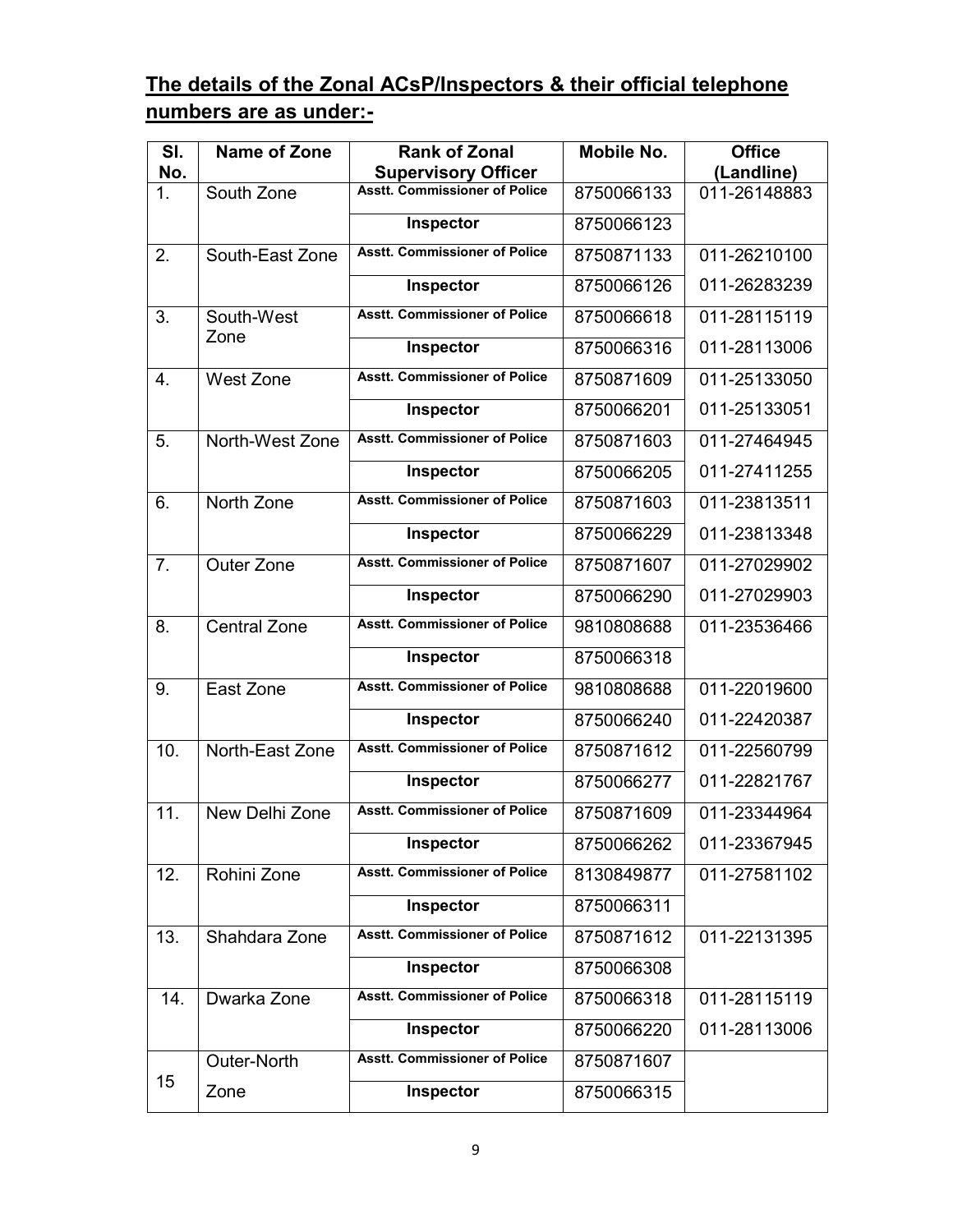| SI.No.         | <b>Name of Officer</b>      | <b>E-mail Address</b>          |  |
|----------------|-----------------------------|--------------------------------|--|
| 1.             | Special C.P./Intelligence   | Splcp-int-dl@nic.in            |  |
| 2.             | Joint C.P./Special Branch   | Jtcp-sb-dl@nic.in              |  |
| 3.             | <b>DCP/Special Branch</b>   | dcp-splbranch-dl@nic.in        |  |
| 4.             | Addl. DCP/Special Branch    | addldcpspecialbranch@gmail.com |  |
| 5.             | <b>ACP/South Zone</b>       | dpsbsz@gmail.com               |  |
| 6.             | <b>ACP/South-East Zone</b>  | dpsbsez@gmail.com              |  |
| 7 <sub>1</sub> | <b>ACP/South-West Zone</b>  | dpsbswz@gmail.com              |  |
| 8.             | <b>ACP/West Zone</b>        | dpsbwz@gmail.com               |  |
| 9.             | <b>ACP/North-West Zone</b>  | dpsbnwz@gmail.com              |  |
| 10.            | <b>ACP/North Zone</b>       | dpsbnz@gmail.com               |  |
| 11.            | <b>ACP/Outer Zone</b>       | dpsboz@gmail.com               |  |
| 12.            | <b>ACP/Outer-North Zone</b> | dpsbonz@gmail.com              |  |
| 13.            | <b>ACP/Central Zone</b>     | dpsbcentralzone06@gmail.com    |  |
| 14.            | <b>ACP/East Zone</b>        | dpsbez@gmail.com               |  |
| 15.            | <b>ACP/North-East Zone</b>  | dpsbnez@gmail.com              |  |
| 16.            | <b>ACP/New Delhi Zone</b>   | dpndzsb@gmail.com              |  |
| 17.            | <b>ACP/Rohini Zone</b>      | dpsbrohinizone@gmail.com       |  |
| 18.            | <b>ACP/Shahdara Zone</b>    | dpsbshahzone@gmail.com         |  |
| 19.            | <b>ACP/Dwarka Zone</b>      | dpsbswz@gmail.com              |  |

# **The feedback form link and download/send by mail only to:-**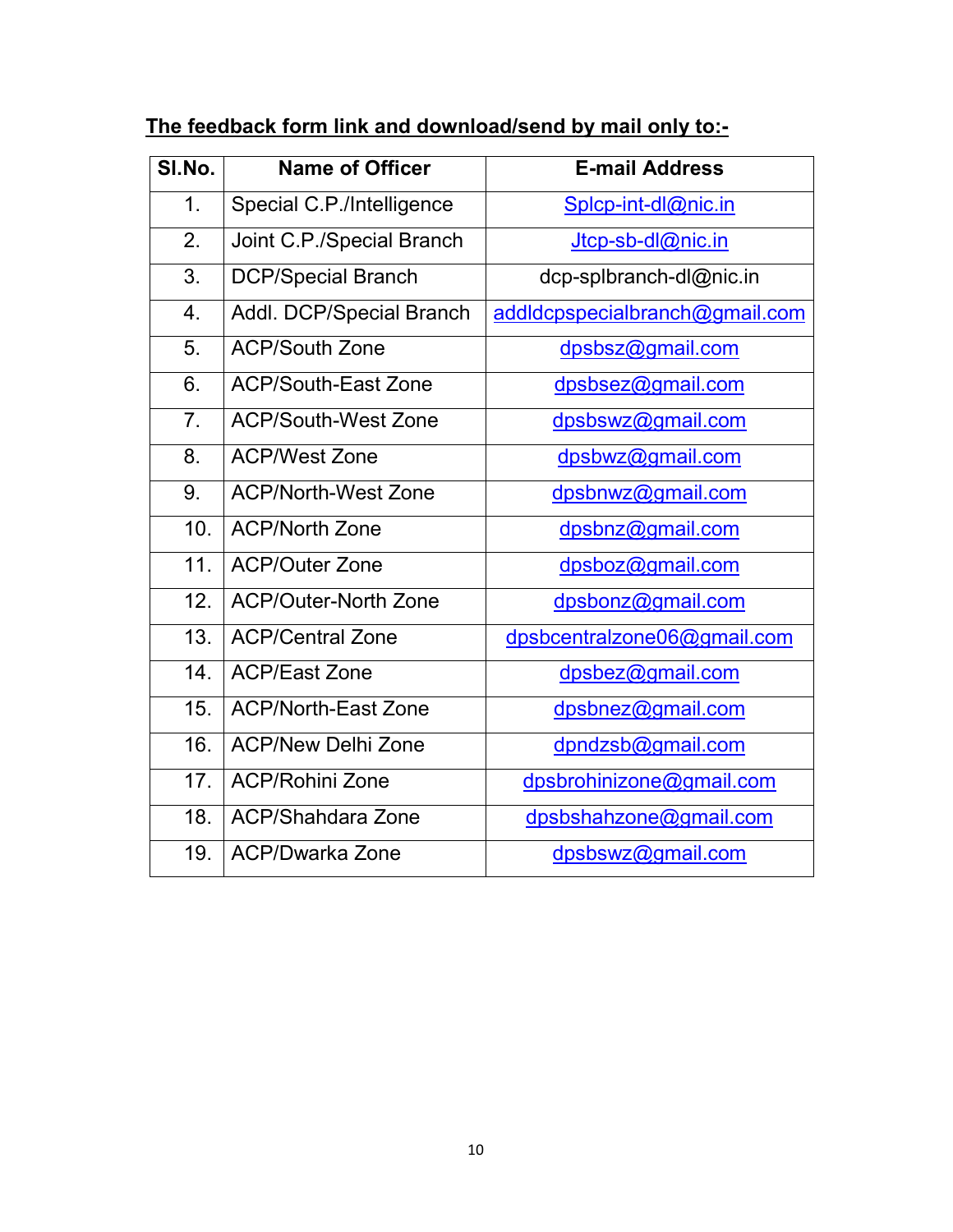### **INSTRUCTIONS/ GUIDELINES FOR THE REGISTRATION OF PAK NATIONALS:**

 The control on the visit and movement of Pak Nationals in India is based on the Indo-Pak visa agreement 2012. As a follow up action, travelling facilities between the two countries were given by starting a train "Samjhota Express" & "Delhi Lahore Bus" so that Nationals of both the countries can visit/meet their relatives residing in India & Pakistan.

### **Civil Authority:**

 The Dy. Commissioner of Police, Special Branch, Delhi Police is the civil authority with respect of Pak National appointed in 1974 and he is empowered to impose restrictions on the movements of Pak Nationals as far as Delhi is concerned. The office of DCP/Special Branch is functioning at Delhi Police Bhawan, Asaf Ali Road, New Delhi-110002.

#### **Issuance of Regular Residential Permit (RRP):**

 The Dy. Commissioner of Police, Special Branch, Delhi Police as a Foreigners Registration Officer issues R.R.P. (Regular Residential Permit) to the Pak Nationals who visit Delhi.

 Pak National is required to report to Pak Section/Special Branch, Ground Floor at Delhi Police Bhawan within 24 hours of arrival in India and submit visa and immigration documents to obtain a Regular Residential Permit and give the correct address of stay in Delhi.

- (i) Any change in address during the stay must be immediately reported in Pak Section.
- (ii) Visits outside Delhi are not allowed except to the places mentioned in the visa.
- (iii) All departures are to be reported in this office 24 hours prior to intended departure.
- (iv) Application for extension of visa, additional place and change of route etc. must be submitted online on www.indiafro.gov.in
- (v) Pak Nationals cannot engage themselves in any service or trade without prior permission of the concerned authority.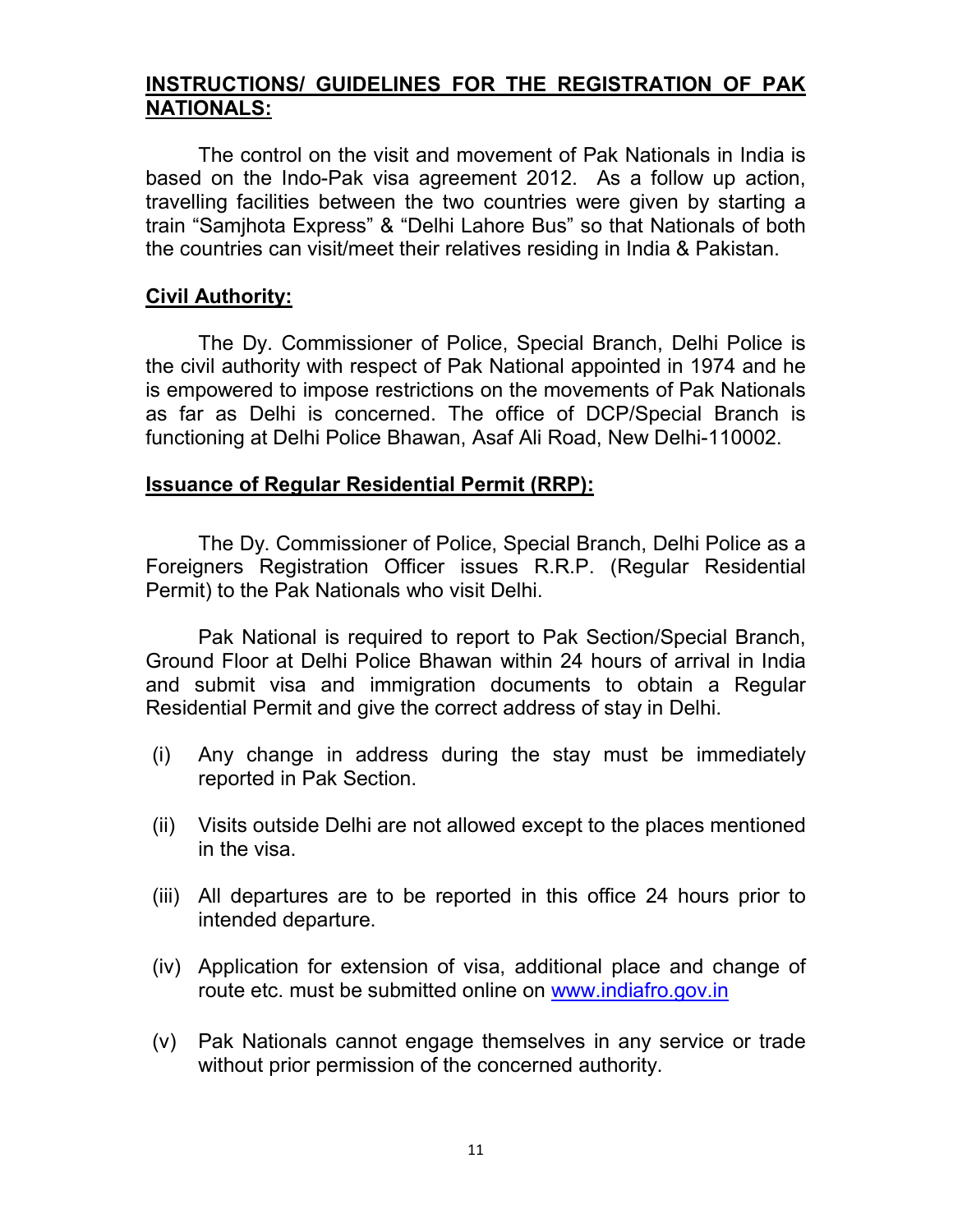- (vi) Contravention of visa rules is a punishable offence under the Foreigners Act.
- (vii) Loss of Passport or other travel documents should be immediately reported to the nearest Police Station.
- (viii) In case of any problem please contact Inspector/Pak Section, Delhi Police Bhawan, Asaf Ali Road, New Delhi-110002.

 The Pak National who overstays or does not register himself within 24 Hrs. of his arrival in Delhi will have to pay penalty or would be dealt as per Foreigners Act as the case may be.

 The Telephone numbers of Pak Section, Special Branch, Delhi Police Bhawan, Asaf Ali Road, New Delhi are as under:-

- (i) 011-23218260
- (ii) 011-23211049

### **The FRO (Pak Section) office is open from 9:30 AM to 6:00 PM on all days of the week.**

 A Pak National comes in Delhi on valid visa and wants to stay in India for longer duration is required to apply on www.indiafro.gov.in and he/she has to attend the office of FRO (Pak Section) at Delhi Police Bhawan, Asaf Ali Road, New Delhi, on given date.

\*\*\*\*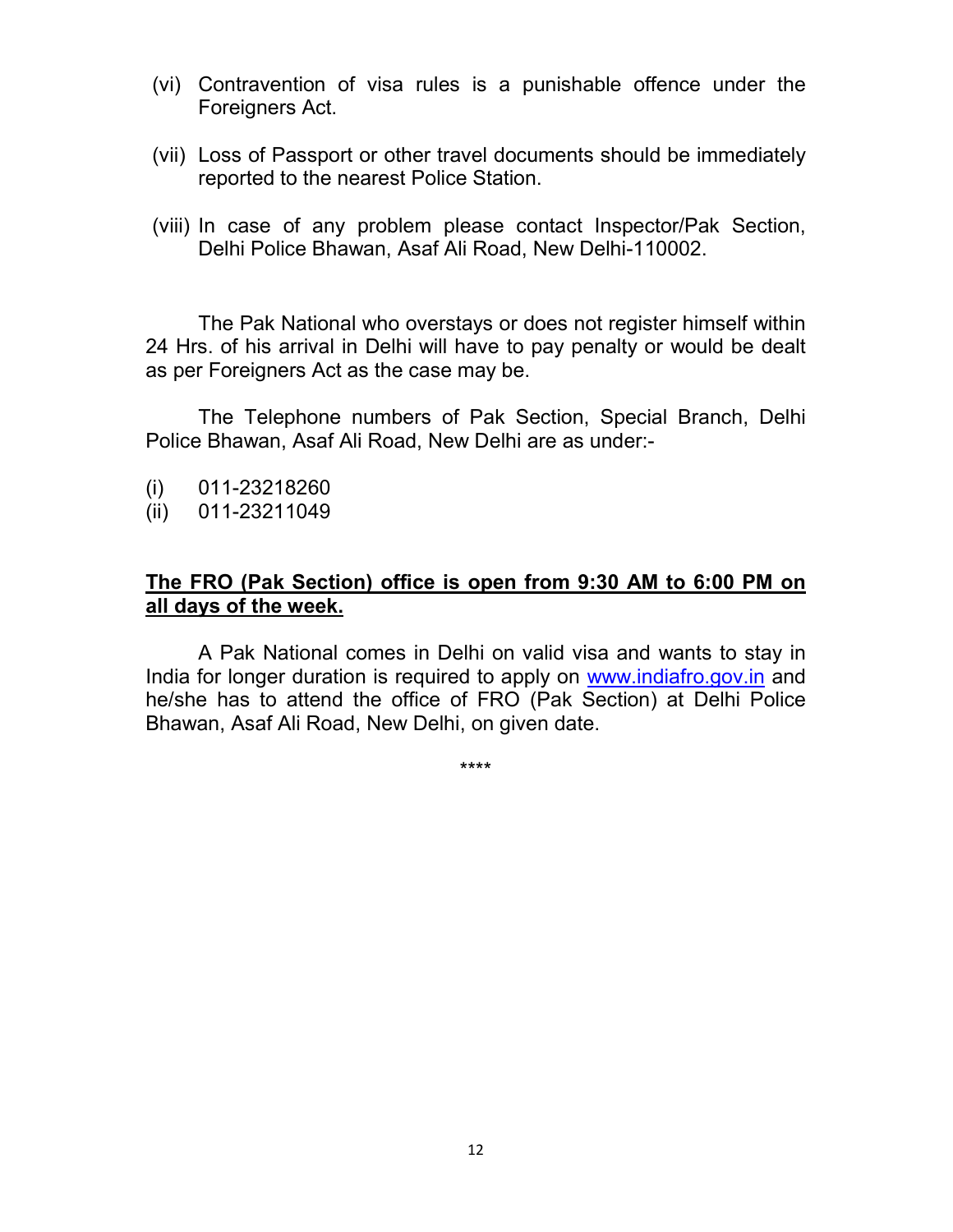# **ANNEXURE – "A"**

# **DETAILS FOR CVR APPLICATION FORM**

- Fill the name of organization
- Name of the applicant and alias if any.
- Father's name
- Mother's name
- Marital status
- Name of spouse
- Blood Group
- Place of birth
- Applicant's DOB
- Gender
- Applicant's Mobile No.
- Applicant's Email ID
- Nationality
- Religion
- Present address with duration
- Permanent address
- Add more than one address (**Previous/ other address of Delhi if required**) by using "Add Button").
- Police Station (The applicant/organisation fill the name of the concerned Police Station).
- District (District automatically selected).
- Criminal case details (select 'Yes' or 'No' option if yes then submit all details of the case registered/lodged anywhere).
- Category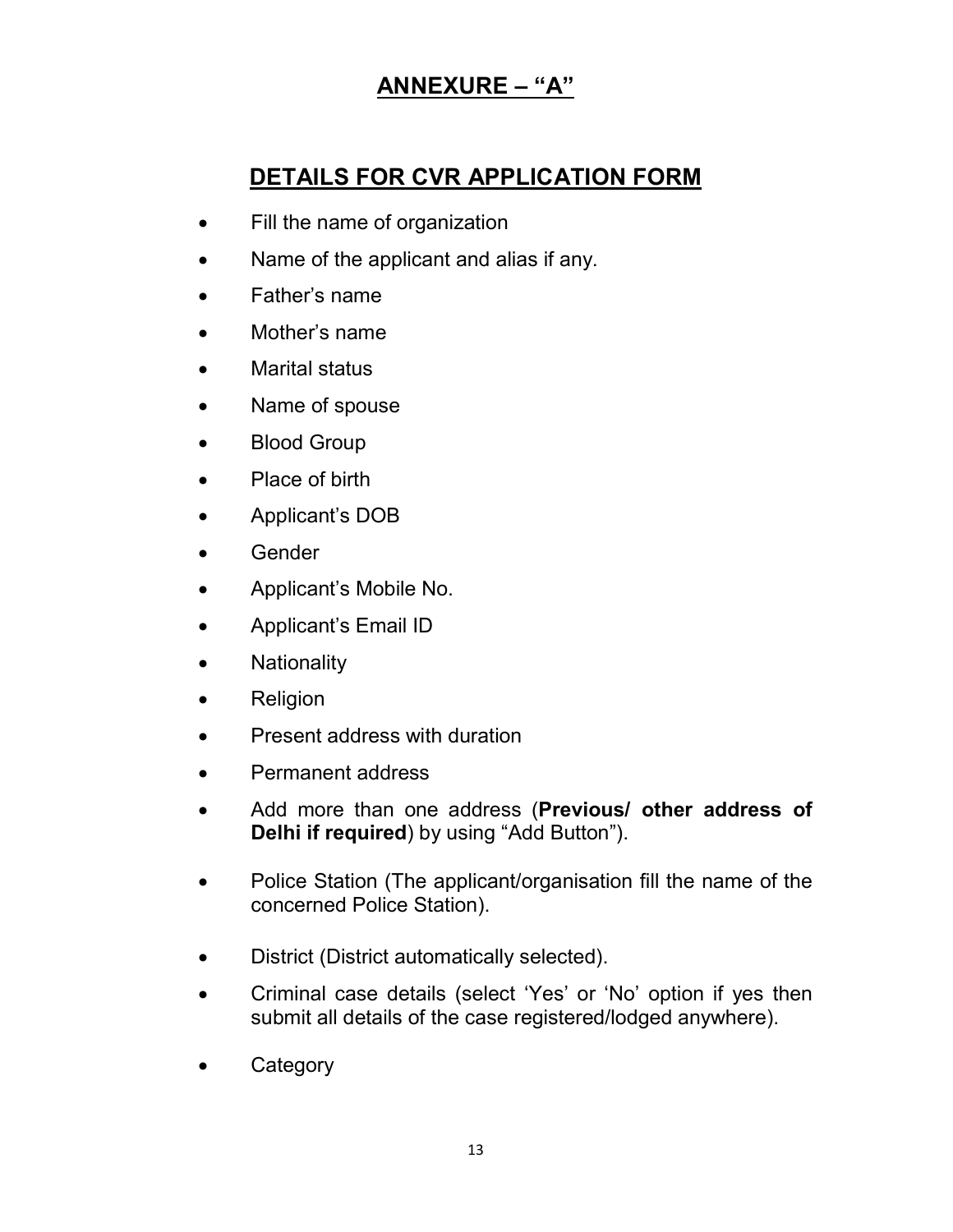### **Following documents are required to be uploaded:**

- 1. Attach a photograph (less than 20kb).
- 2. Select the document for photo identity proof (less than 200 kb).
- 3. Residential address proof (less than 200 kb).
- Note: Photo must be in JPG format and other documents should be in the JPG/PDF format. The photograph and other documents should be scanned with Scanner properly.

\*\*\*\*\*

## **ANNEXURE – "B"**

# **DETAILS FOR CVR APPLICATION FEES**

There is no application fees for Govt./Semi Govt. & PSUs, whereas the application fee for private firms is Rs.500/- and for private employee is Rs.250/-.

\*\*\*\*\*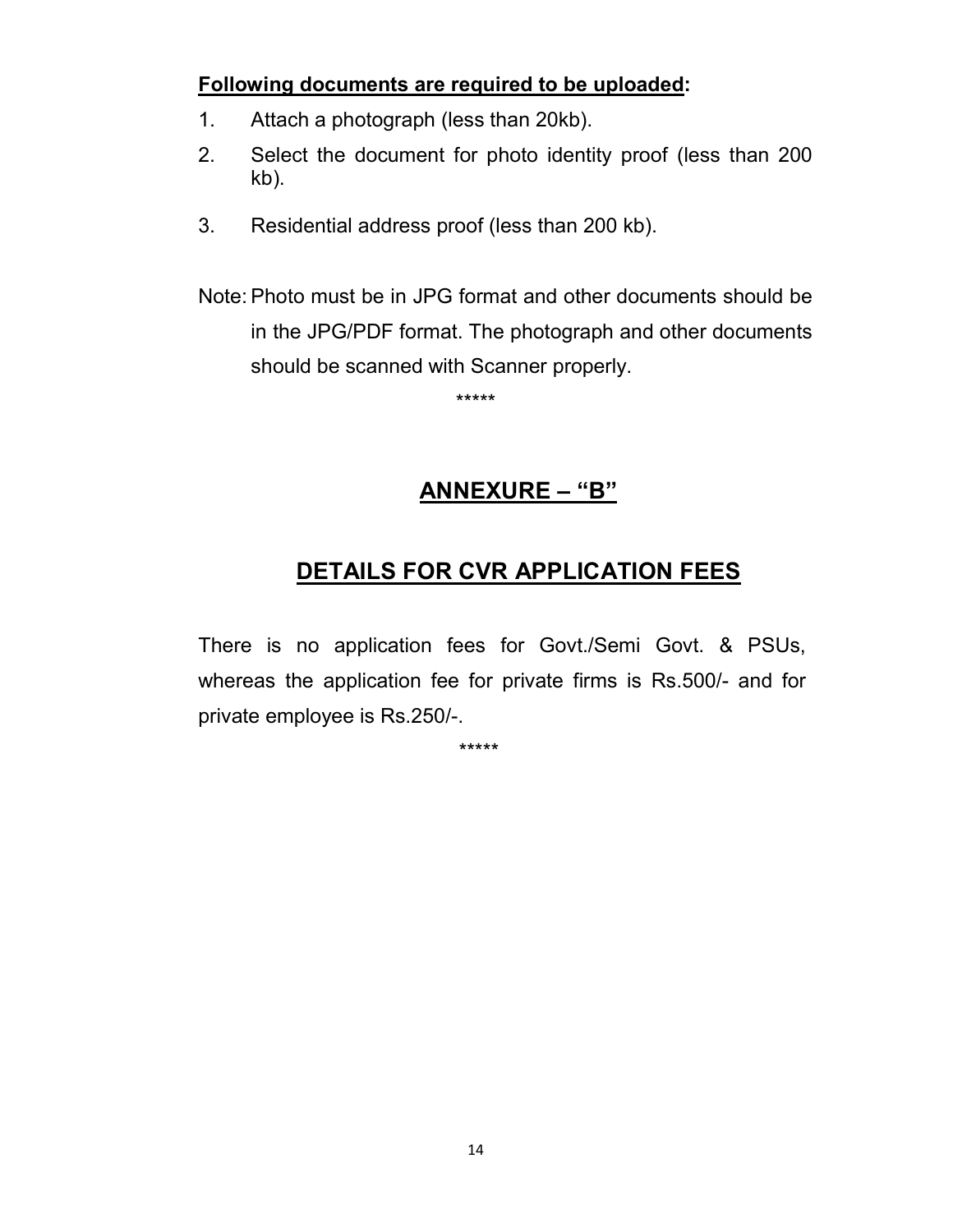# **ANNEXURE – "C"**

## **DETAILS OF ZONES/SPECIAL BRANCH**

- (1) New Delhi Zone
- (2) East Zone
- (3) North-East Zone
- (4) North Zone
- (5) North-West Zone
- (6) Outer Zone
- (7) Outer-North Zone
- (8) Central Zone
- (9) West Zone
- (10) South Zone
- (11) South-West Zone
- (12) South-East Zone
- (13) Rohini Zone
- (14) Shahdara Zone
- (15) Dwarka Zone.

**\*\*\*\*\***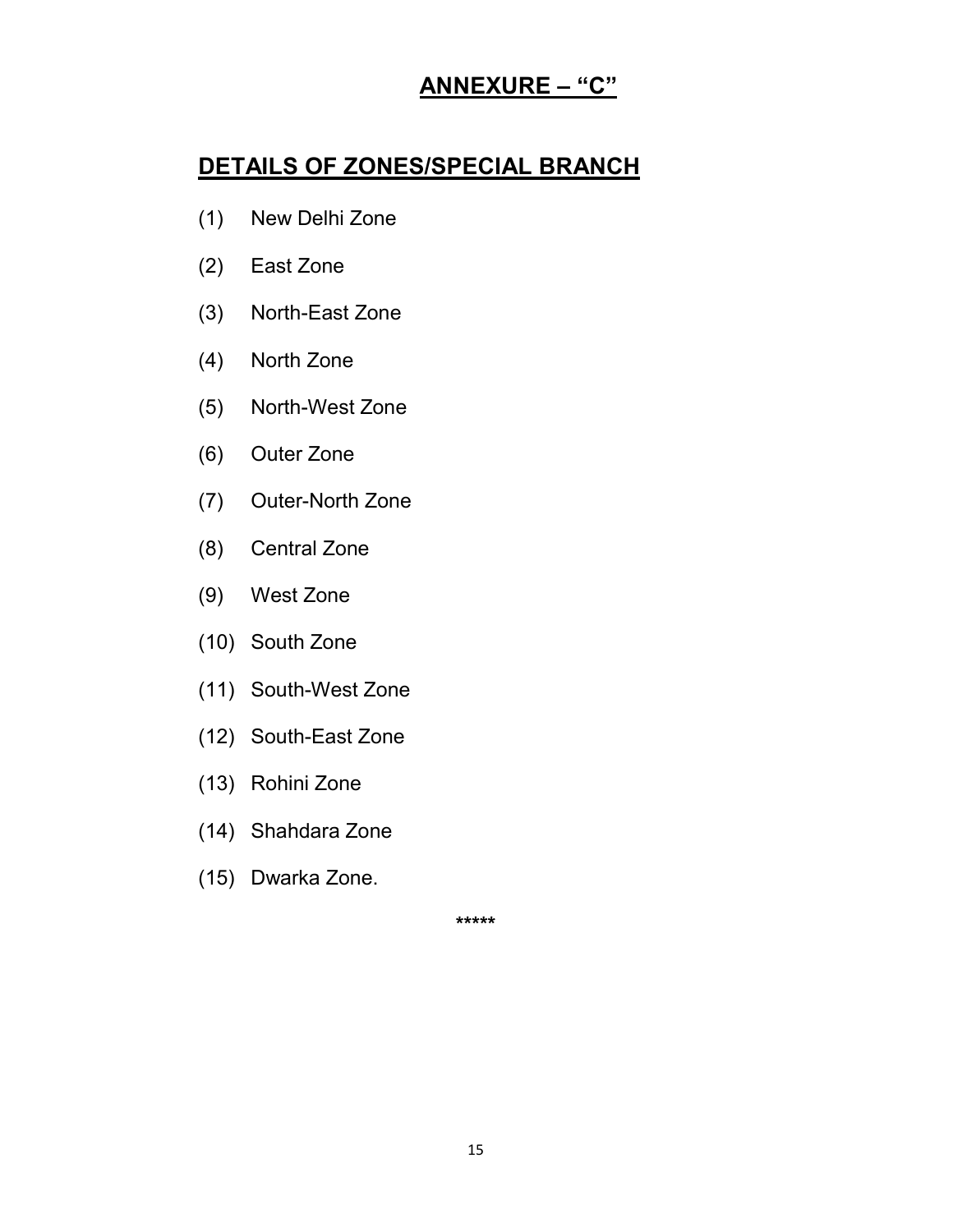# **ANNEXURE – "D"**

# **DETAILS FOR PCC APPLICATION FORM**

- Name of the applicant
- S/o, D/o or W/o
- DOB
- Address of applicant (Present/last address of Delhi only) with residing period.
- Add more than one address (**Previous/ other address of Delhi if required**) by using "Add Button").
- Nationality
- Aadhaar Card No.
- Police Station (The applicant/ organisation fill the name of the concerned Police Station).
- District (District automatically selected).
- Mobile No.
- Email ID (Mobile number and Email ID are shown default as given at the time of submitting the application form).
- PCC Type (The applicant/ organisation may select Employment or Emigration purpose).
- If selected Emigration purpose then submit Embassy/ Passport details).
- Gender
- Private Organization details (Name, address and phone numbers of company/ organization are shown default as given at the time of submitting the application form).
- Criminal case details (select 'Yes' or 'No' option if yes then submit all details of the case registered/lodged anywhere).